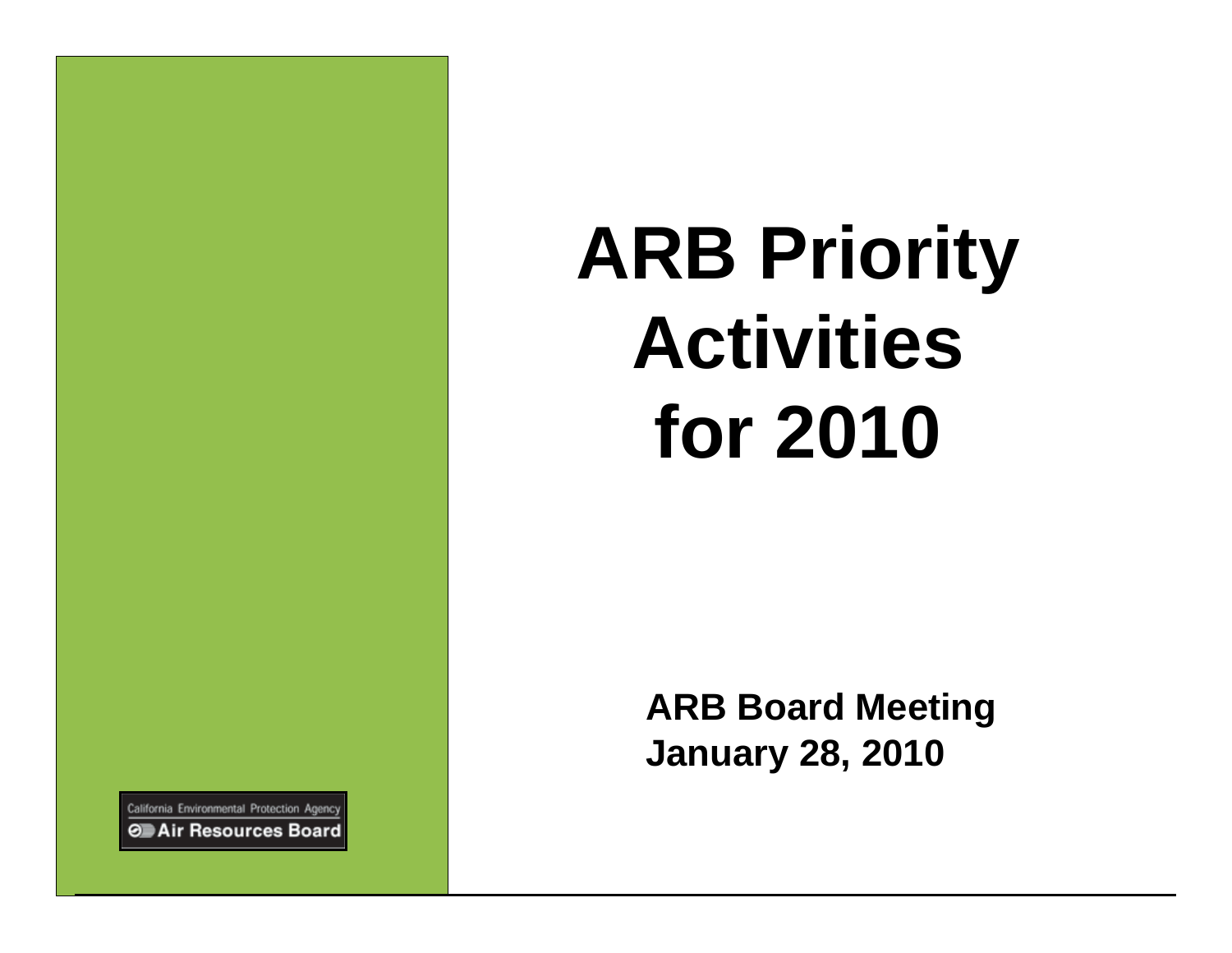## **Key 2009 Board Actions**

**New Regulations**

- Low Carbon Fuel Standard
- Greenhouse gas reduction measures
- Greenhouse gas fee regulation
- Consumer products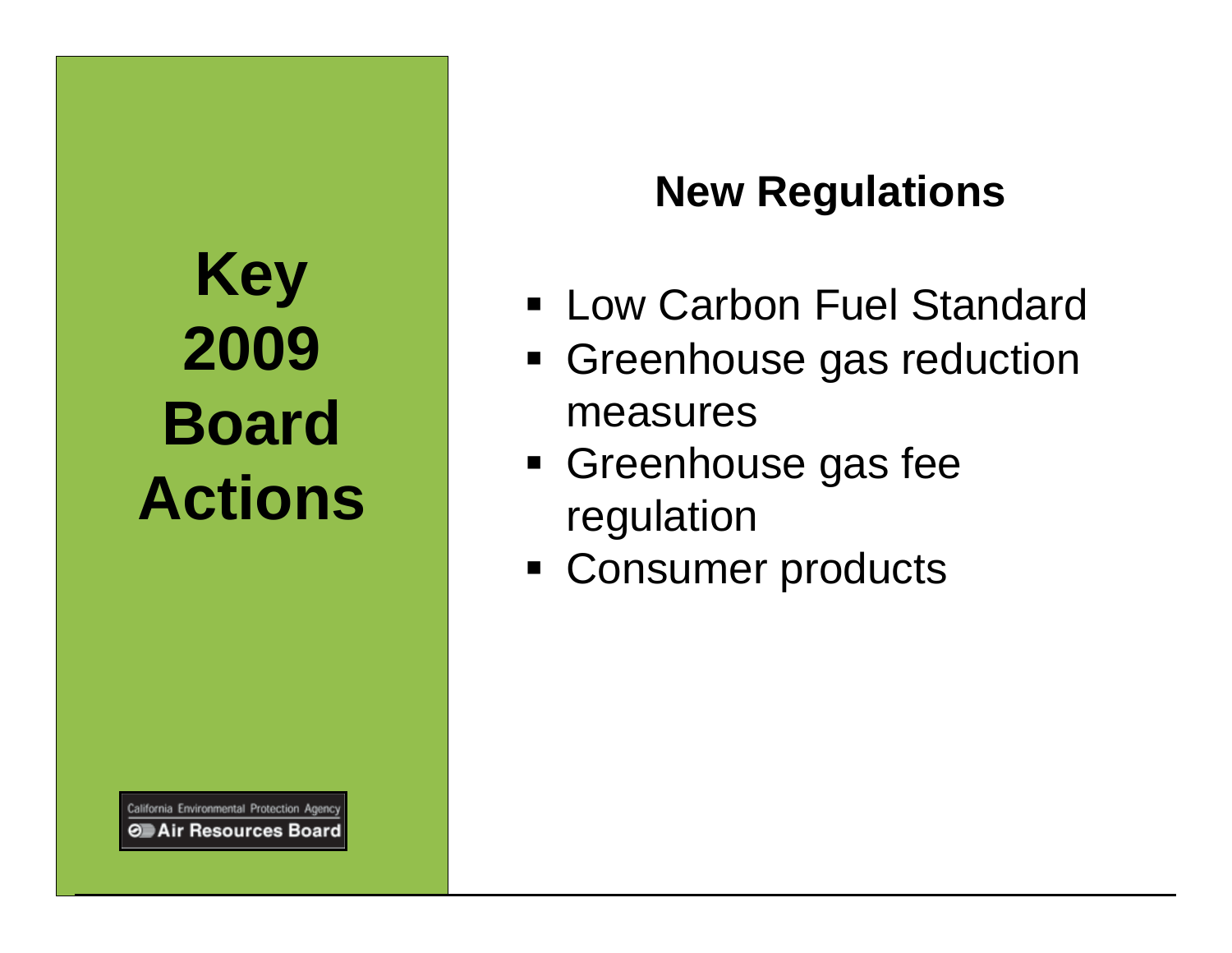### **Key 2009 Board Actions**

#### **Incentive Funds**

- Proposition 1B
- Carl Moyer Program
- AB 118 Air Quality Improvement Program (AQIP)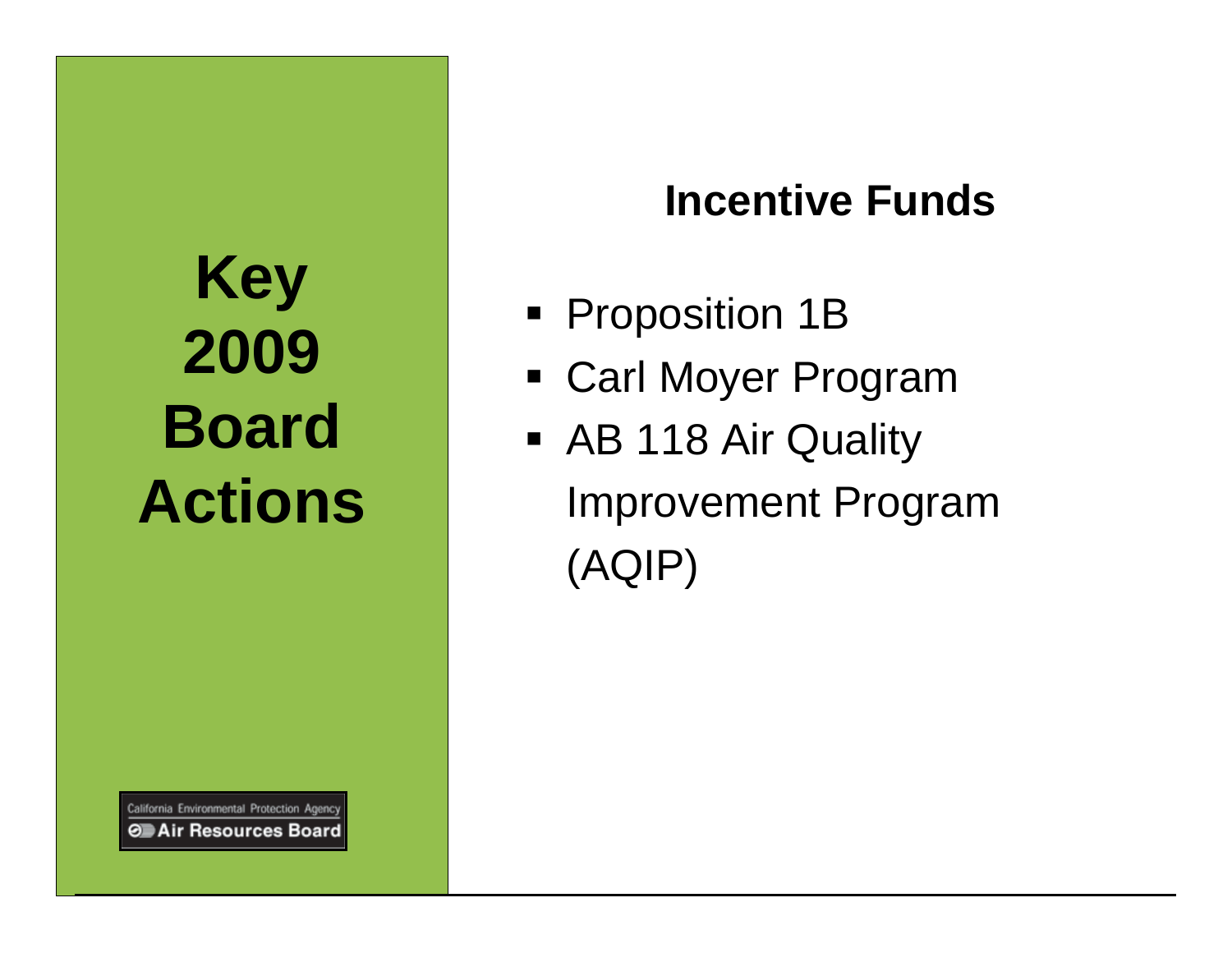## **Key 2009 Programs**

California Environmental Protection Agency **⊘DAir Resources Board** 

#### **Implementing Goods Movement Programs**

- **Drayage trucks**
- Clean fuels for ships
- Shore power for ships
- **Transport refrigeration units**
- Railyard assessments
	- Clean locomotives grant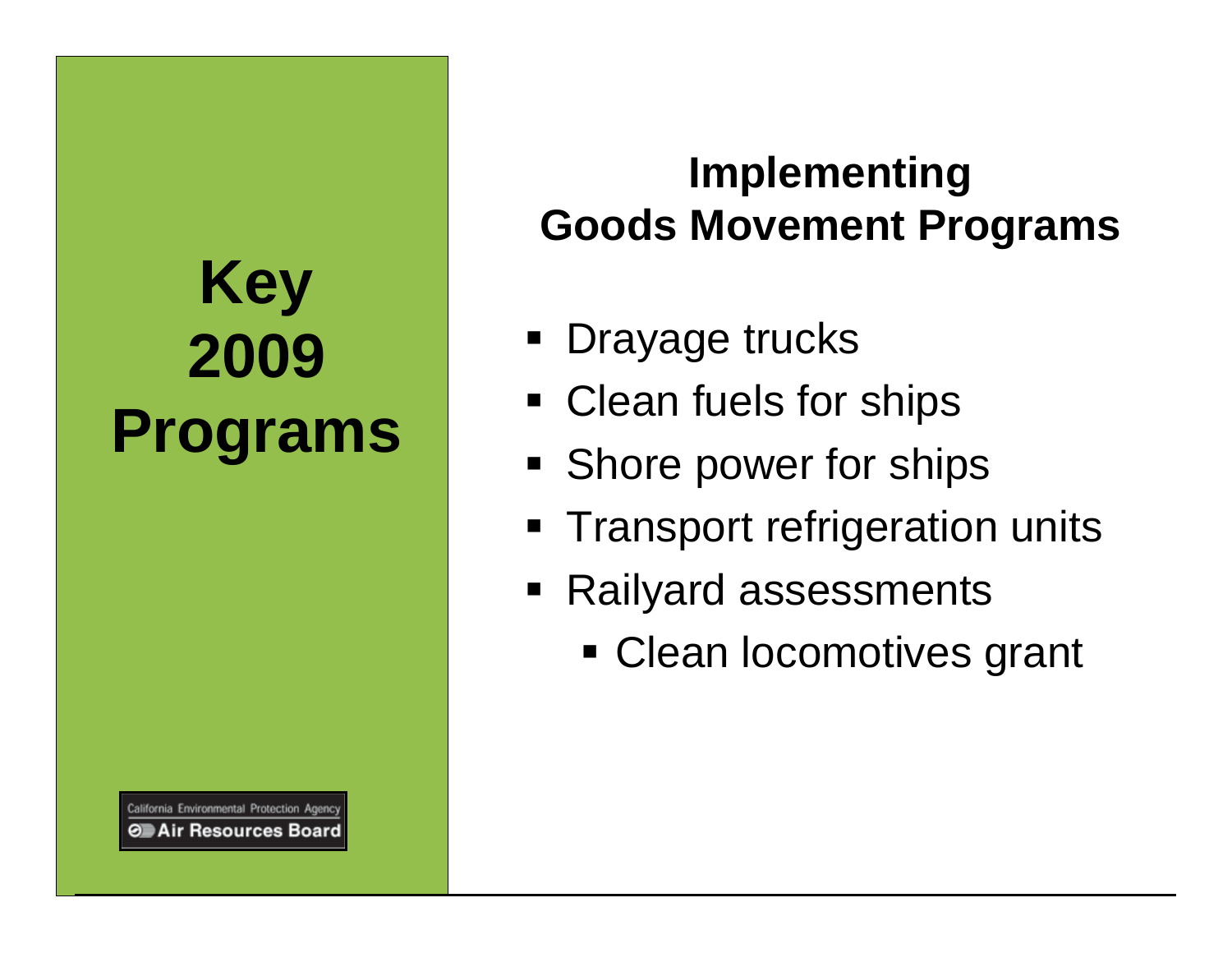## **Key 2009 Programs**

California Environmental Protection Agency **OD** Air Resources Board

#### **Implementing Other Programs**

- Composite wood products
- Enhanced vapor recovery
- GHG mandatory reporting
- Funding assistance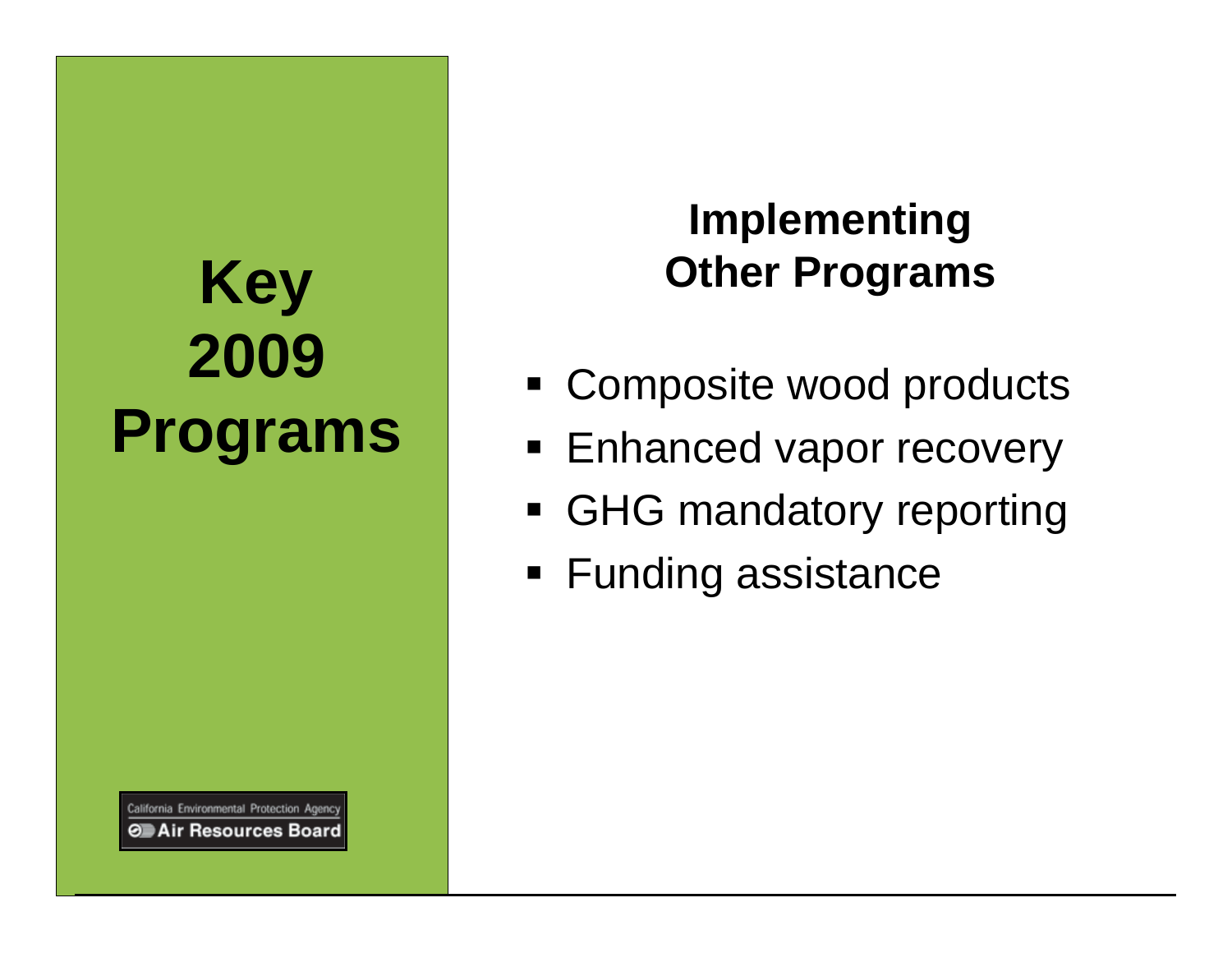# **2010 Regulatory Priorities**

- Reducing diesel emissions
- New passenger vehicle standards
- Renewable Electricity **Standard**
- Cap-and-trade rule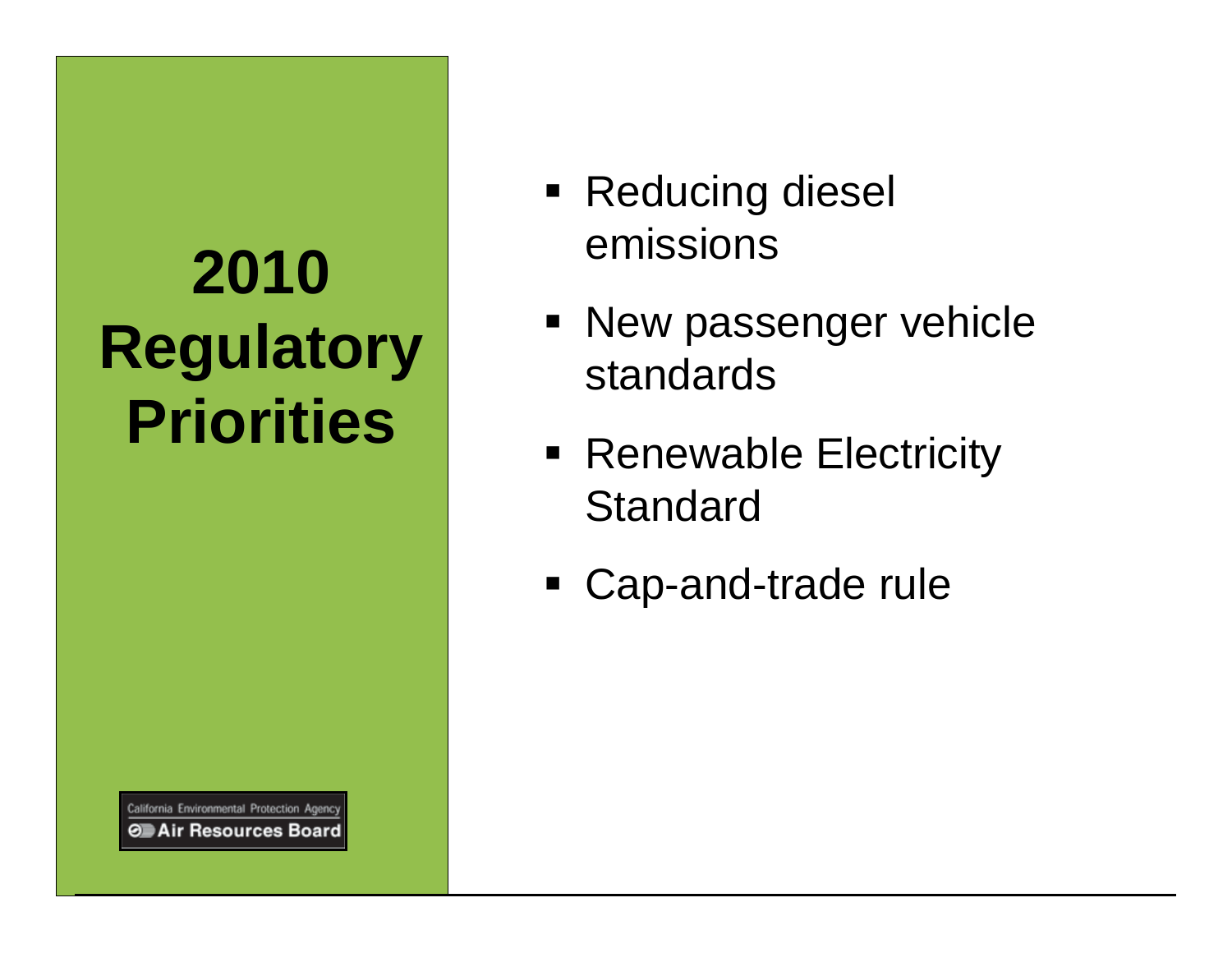## **Other 2010 Priorities**

- **Move incentive funds quickly**
- Adopt SB 375 targets
- Coordinate with Western Climate Initiative/ U.S. EPA
- Governors' Climate Change Summit
- Enforcement activities
- **State Implementation Plan** actions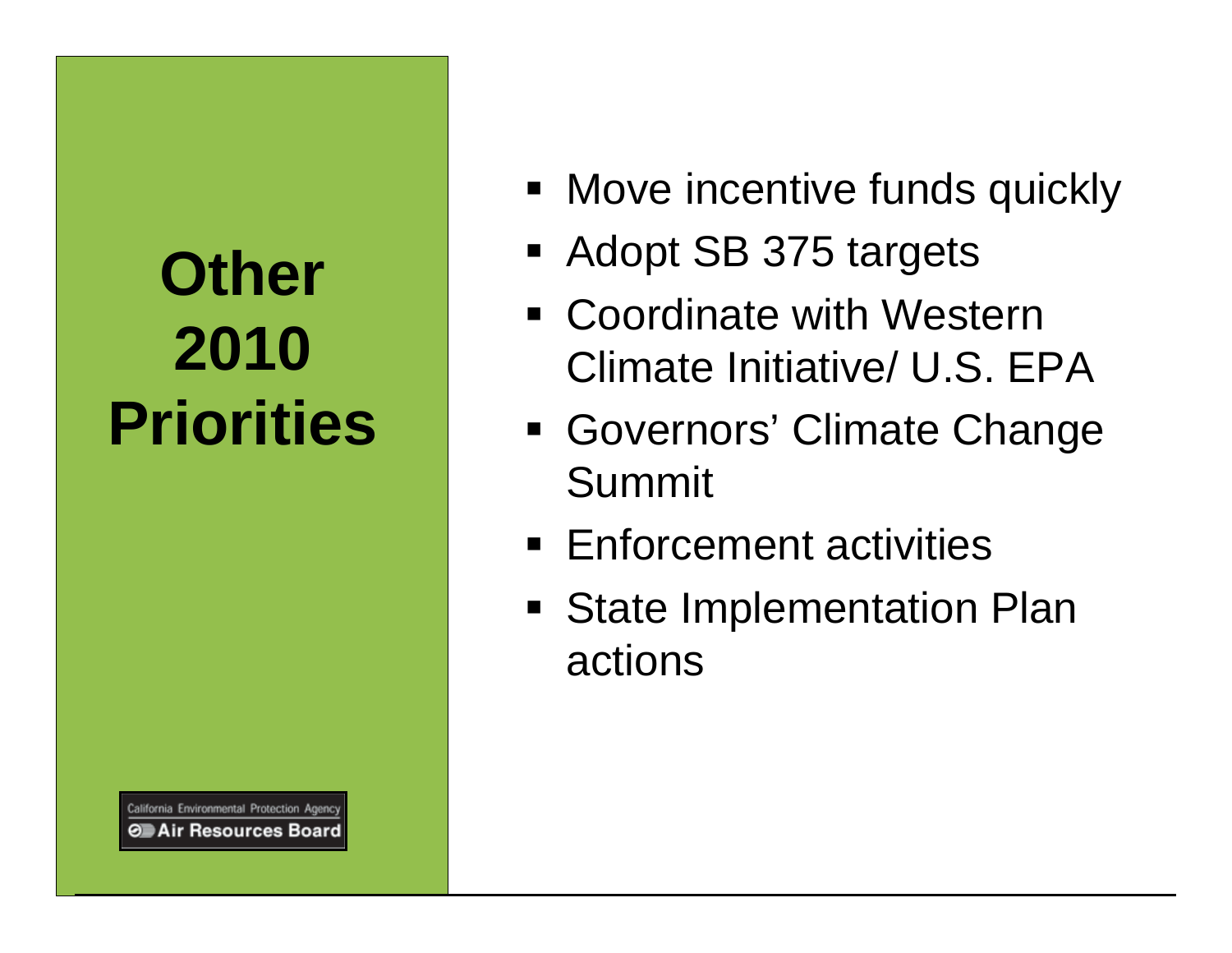#### **Diesel Rules**

- Diesel PM report and Science Symposium
- Consider truck rule amendments in April
- **Offroad rule review in July**
- **Updates on incentive funding**



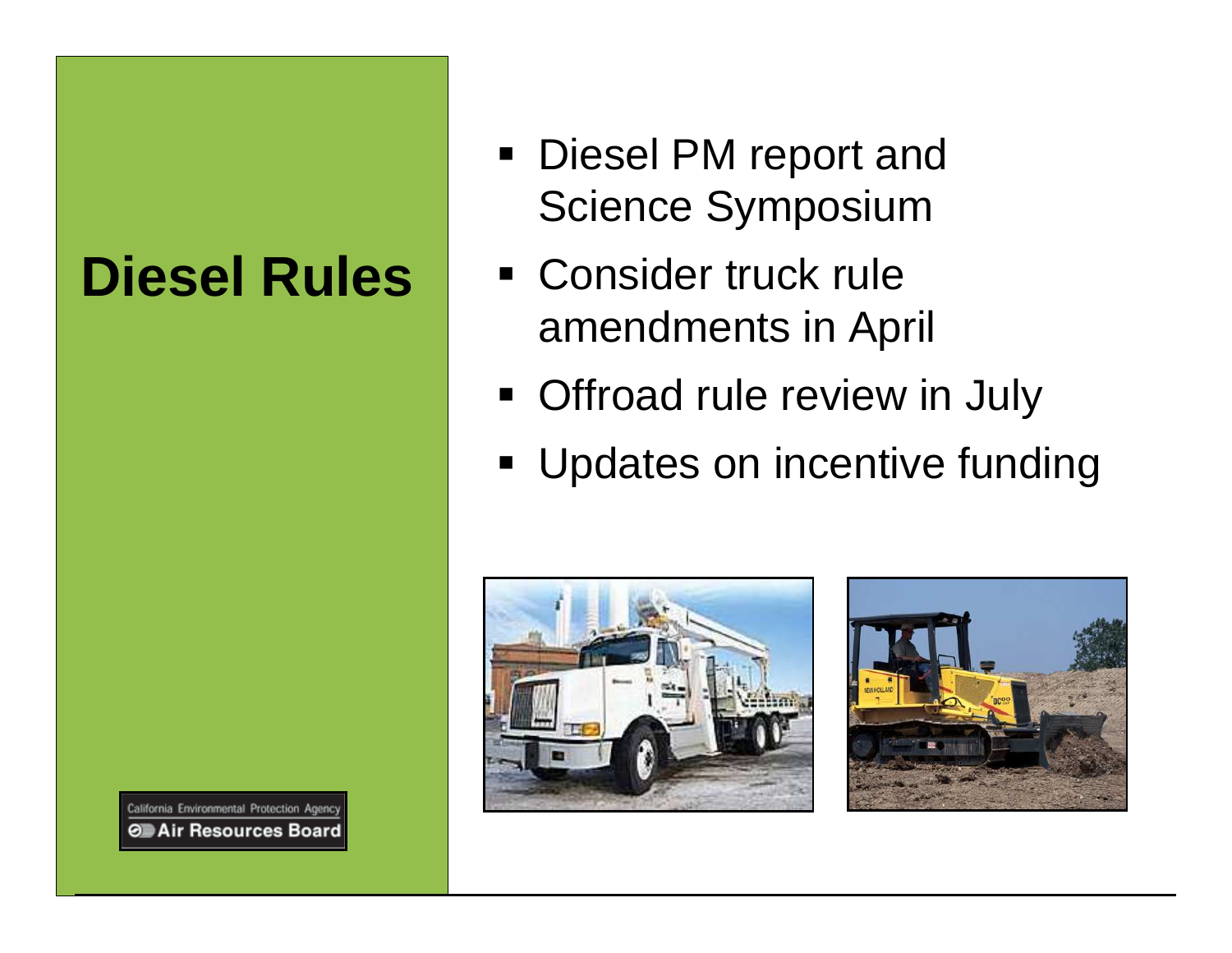#### **Passenger Vehicles**

**EV III/Pavley II amendments** 

- ZEV regulations
- **Stakeholder cooperation**

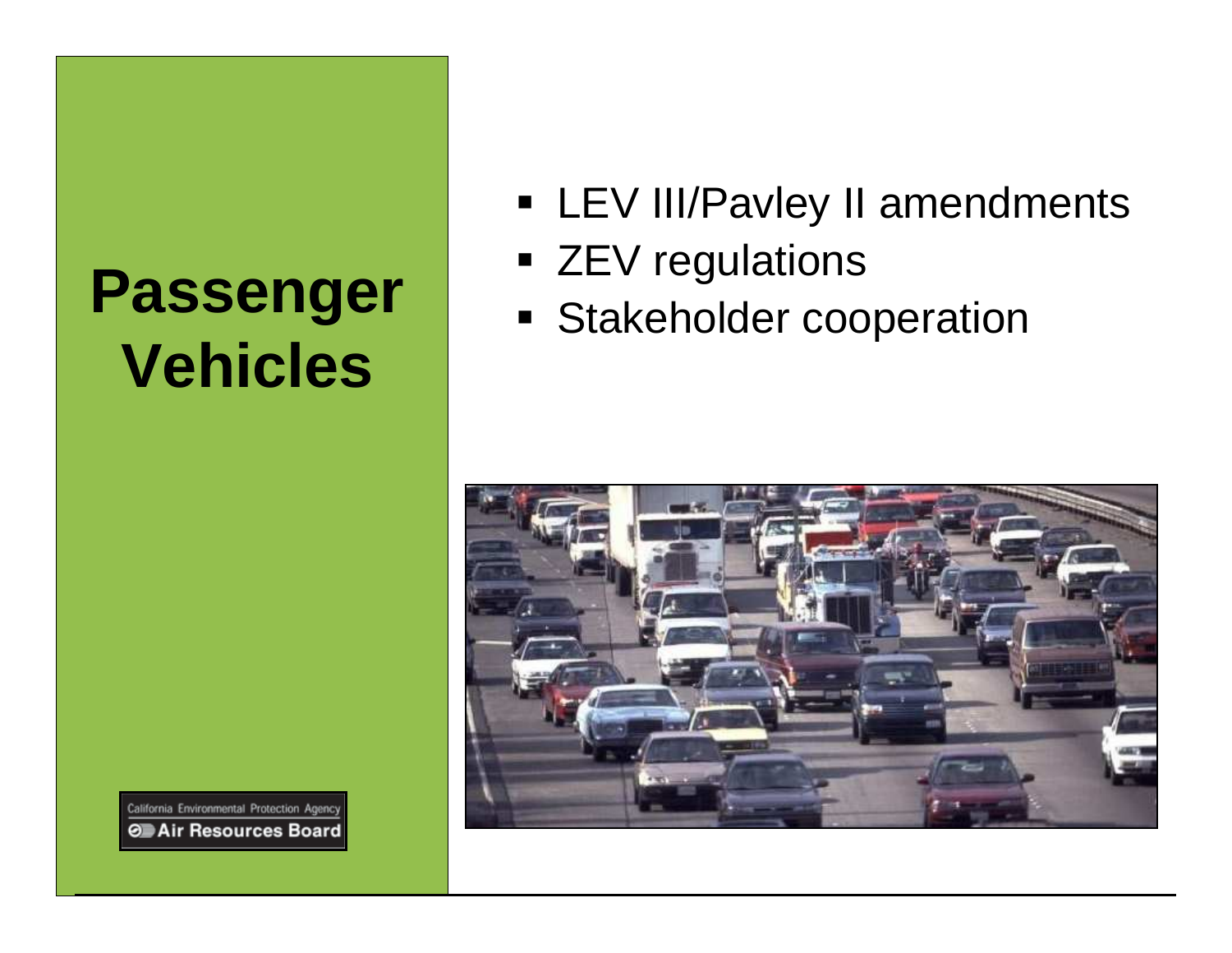#### **Renewable Electricity Standard**

- **Executive Order directs ARB** to adopt by July 31, 2010
- **Interagency effort underway** with PUC, CEC, Cal ISO
- Public input on concept and methods for economic, technical, and environmental analyses
- **Staff will keep Board updated**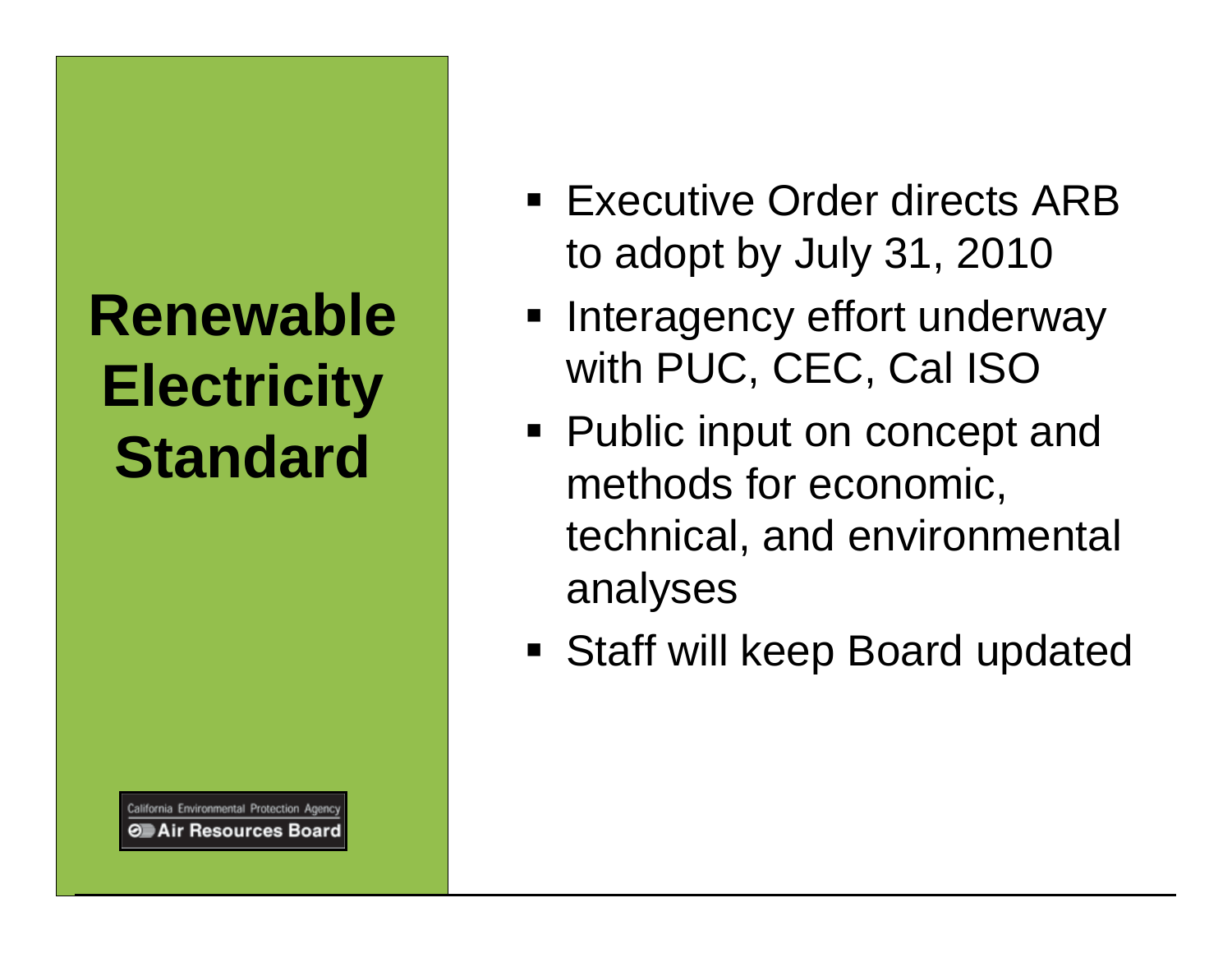#### **Cap and Trade**

- Recent Economic and Allocation Advisory Committee (EAAC) recommendations
- Numerous workshops and Board updates through September
- Board consideration in October
- Mandatory Reporting Rule for Cap and Trade update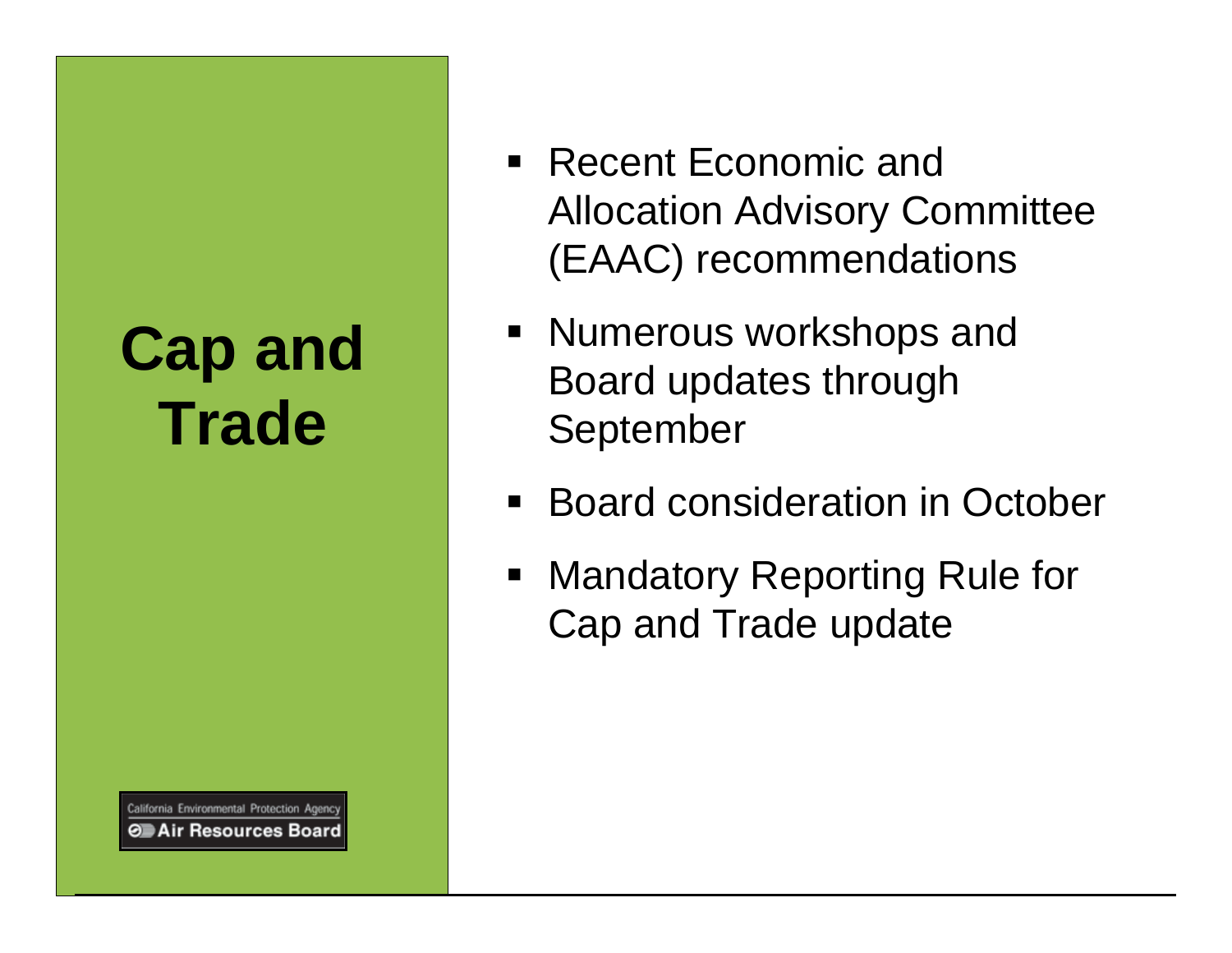### **SB 375 Targets**

- Regional scenario planning underway
- ARB and MPO public workshops through September
- Update to Board on draft targets in June
- Board consideration of final targets in September